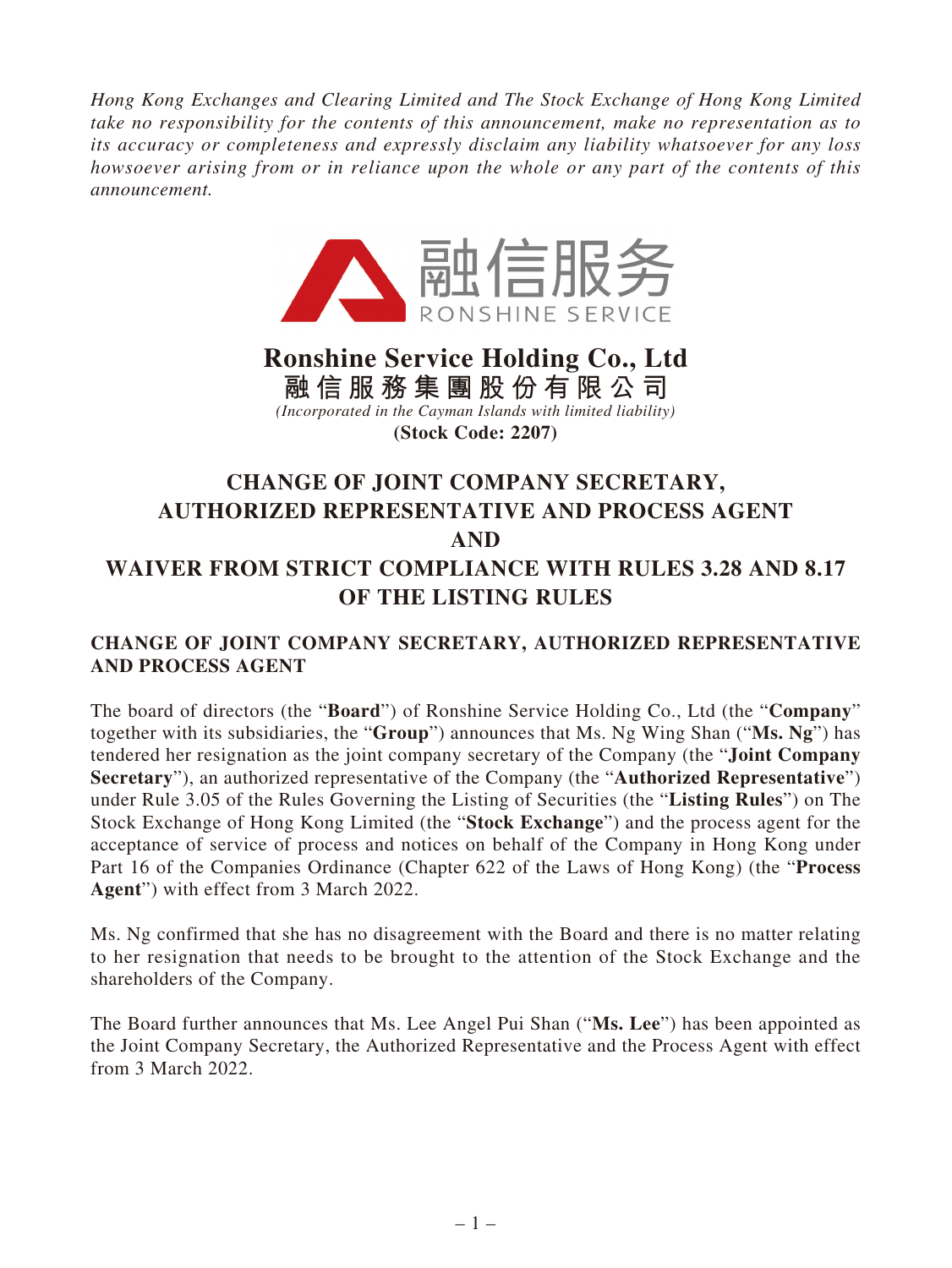The biographical details of Ms. Lin Yi ("**Ms. Lin**") and Ms. Lee, the Joint Company Secretaries of the Company, are set out as follows:

Ms. Lin, was appointed as the executive director of the Company on 22 September 2020 and Joint Company Secretary on 22 September 2020. Ms. Lin joined the Group on 10 June 2014 and was promoted to chief financial officer and general manager of financial capital management center in December 2019. Ms. Lin is primarily responsible for the financial management and the internal control of the Group. She has over 25 years of experience in financial operation and management. Prior to joining the Group, from March 1990 to June 2014, Ms. Lin held various positions at Fujian Tongchun Pharmaceutical Co., Ltd (福建 同春藥業股份有限公司), a company engaged in the manufacturing of medicine, medical supplies and health products, where she successively served as the deputy general manager of financial management and investment development department and a deputy general manager of its operation and management department, and was primarily responsible for the overall management of the department and accumulated extensive operation management experience.

Ms. Lin obtained an associate's degree in financial accounting from The Open University of Fujian (福建廣播電視大學) in the PRC in July 1995, and a bachelor's degree in human resources management from Fujian Agriculture and Forestry University (福建農林大學) in the PRC in June 2009. She was qualified as an Intermediate Accountant (中級會計師) by the Ministry of Finance (財政部) of the PRC in December 1996.

Ms. Lee is a Corporate Secretarial Executive of SWCS Corporate Services Group (Hong Kong) Limited ("**SWCS**") and has extensive company secretarial professional experience. Ms. Lee holds a bachelor's degree in accounting. She is certified public accountant of The Hong Kong Institute of Certified Public Accountants, and an associate member of The Chartered Governance Institute. Before joining SWCS, she worked for Ernst & Young (Hong Kong and Beijing), participated in a number of Chinese overseas listings, and was also responsible for many internal control projects to meet the requirements of Hong Kong and overseas listings.

## **WAIVER FROM STRICT COMPLIANCE WITH RULES 3.28 AND 8.17 OF THE LISTING RULES**

Reference is made to the waiver (the "**Waiver**") granted to the Company by the Stock Exchange from strict compliance with the requirements of Rules 3.28 and 8.17 of the Listing Rules in respect of the eligibility of Ms. Lin to act as a Joint Company Secretary for a threeyear period from the date of the Company's listing, i.e. 16 July 2021 to 15 July 2024 (the "**Waiver Period**"), on the condition that Ms. Lin would be assisted by Ms. Ng, who possesses the qualifications required under Rule 3.28 of the Listing Rules, during the Waiver Period. Relevant details of the Waiver were disclosed in the section headed "WAIVERS FROM STRICT COMPLIANCE WITH THE REQUIREMENTS UNDER THE LISTING RULES" of the prospectus of the Company dated 30 June 2021.